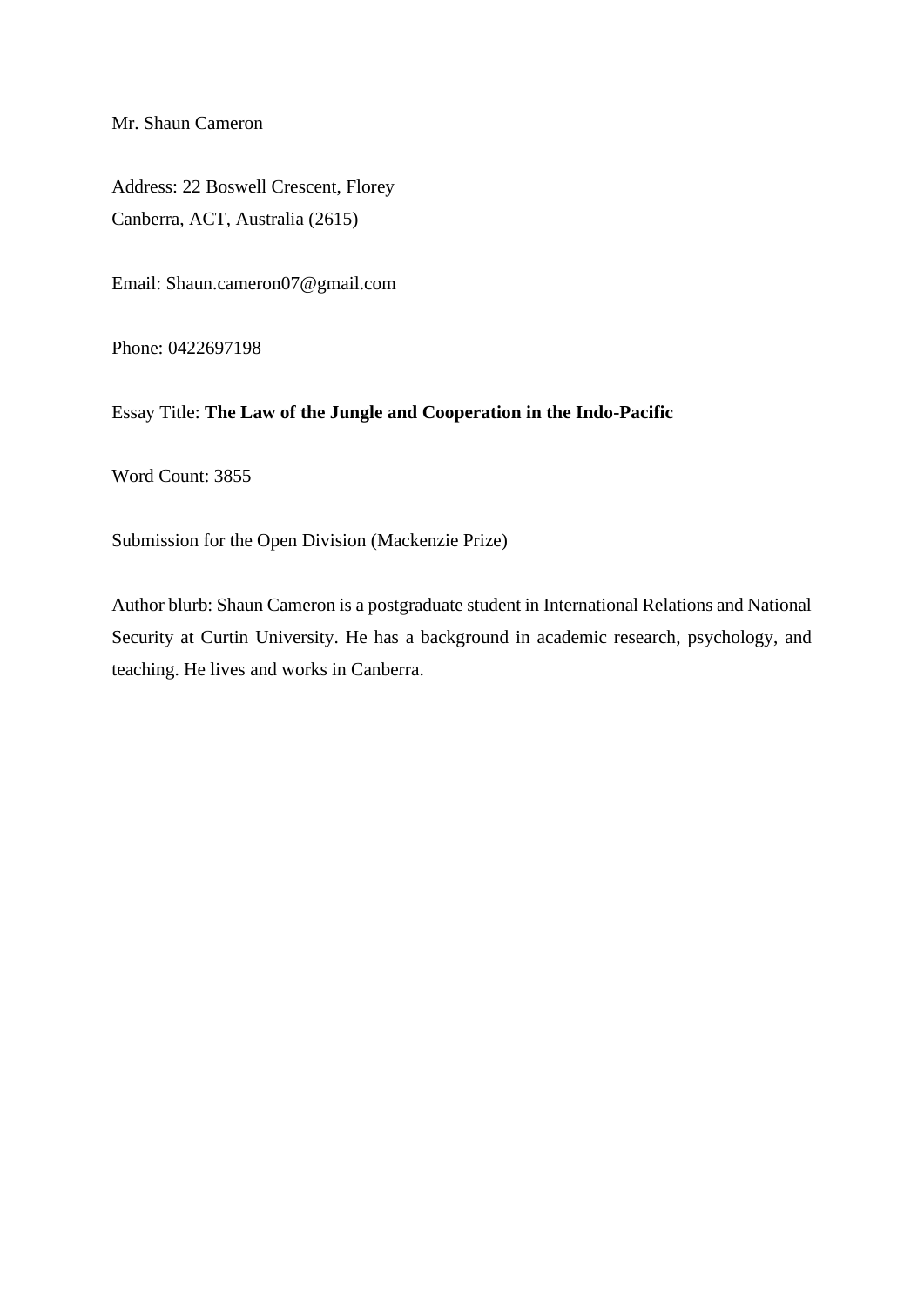#### **The Law of the Jungle and Cooperation in the Indo-Pacific**

Word Count: 3855

The 21st century has been described as the 'maritime century'<sup>1</sup> due to the world's increasing reliance on the oceans for prosperity, with global seaborne trade more than doubling from around four billion tons in 1990 to over 11 billion in 2020. <sup>2</sup> Much of the world economy is dependent on the maritime environment for shipping, as well as for the distribution of food, energy, and the varying materials required for health, industry, and manufacturing in an interconnected system valued at \$US14 trillion in 2019. 3

Maritime power has further been the basis upon which the most powerful empires have built themselves for the last  $500 \text{ years}^4$  and the economies of developing nations in the Indo-Pacific have shown the largest shift towards a sea-focused future in building their own prosperity.<sup>5</sup> The rising prominence of the maritime domain would suggest that navies are well-positioned to serve the common interests of Indo-Pacific states in providing security, prosperity, and good order, but this contribution requires more nuance than the mere putting of ships to sea. This essay will discuss the importance of addressing maritime challenges and the role of navies in a prosperous and secure future for the Indo-Pacific, although in the modern domain ships and submarines are not a panacea. The path to security, prosperity, and order may in fact be along a path less noteworthy than the acquisition of new technology or hard power capability: it lies in cooperation.

#### **Modern Warfare**

The modern battlefield is one whereby kinetic warfare is increasingly being replaced by or supplemented with hybrid tactics<sup>6</sup>, including the use of cyberattack<sup>7</sup>, foreign interference<sup>8</sup>, and influence on public opinion. <sup>9</sup> Varying forms of economic coercion have impacted Australia and other nations across the Indo-Pacific, and states are looking beyond the strategies of the past in ensuring national security in a strategic environment described within the 2020 Defence Strategic Update<sup>10</sup> as being characterised by expanding cyber capabilities in the Indo-Pacific, great power competition, and grey zone activities.

As squadrons of Chinese fighter jets flew through Taiwanese airspace in response to United States (US)-Japan maritime exercises in early  $2022<sup>11</sup>$  and the Russian navy loomed over the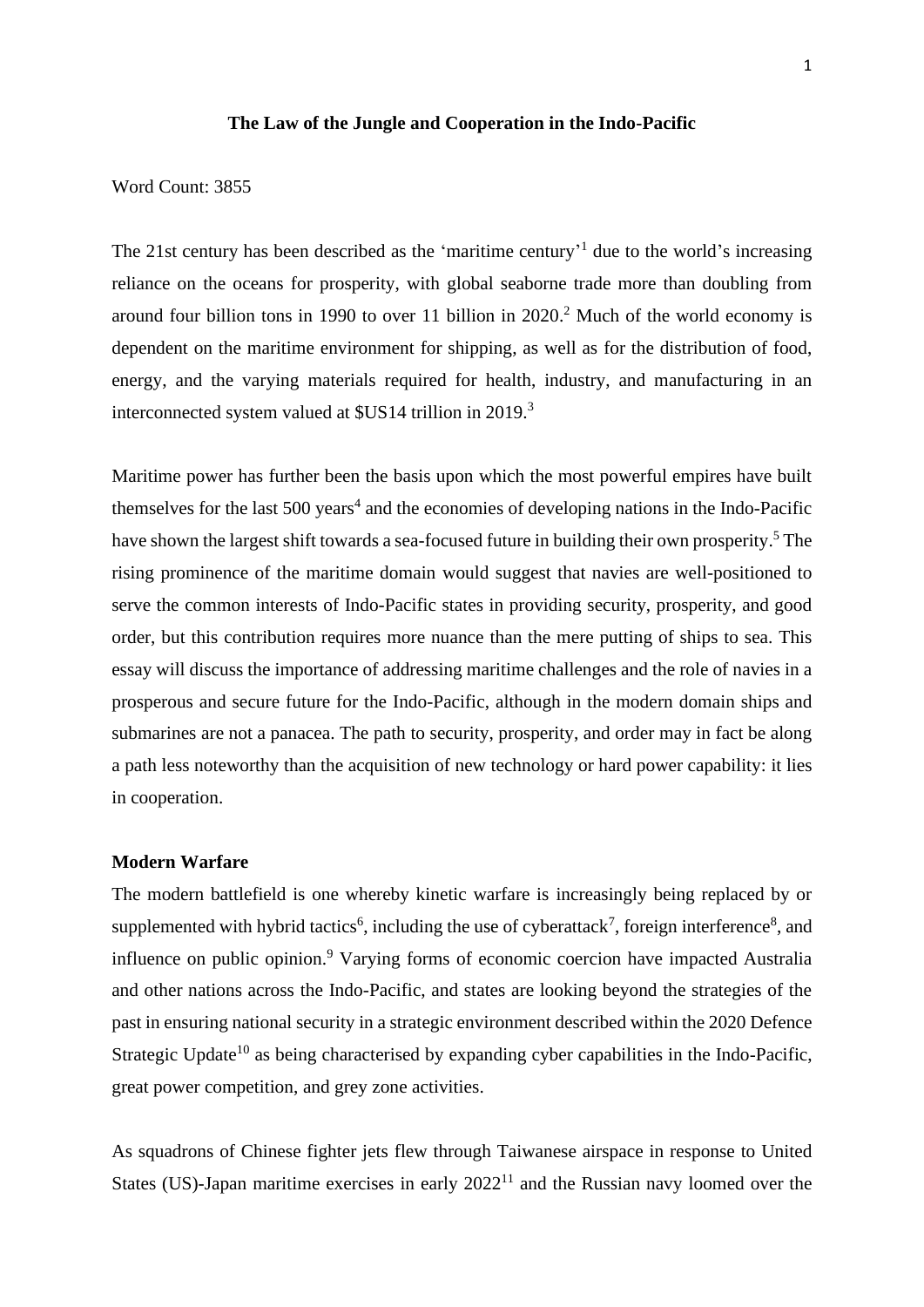coast of Ukraine during a heightened fear state pre-invasion<sup>12</sup>, we may look towards a lesserknown text of security strategy and international relations for guidance in responding to such acts of intimidation and coercion by greater powers. The tome referred to is unlikely to be on the reading list of any tertiary qualification in the field or found within any military academy, but perhaps does offer guidance on how smaller and middle powers such as those of the Indo-Pacific may secure their common purpose of increased security, prosperity, and good order, and the potential role that navies may play in this endeavour.

### **The Law of the Jungle**

This text is in fact a poem titled 'The Law of the Jungle' found within Rudyard Kipling's 1895 sequel to 'The Jungle Book', aptly titled 'The Second Jungle Book'.<sup>13</sup> It reads:

"Now this is the Law of the Jungle - as old and as true as the sky; And the Wolf that shall keep it may prosper, but the Wolf that shall break it must die. As the creeper that girdles the tree-trunk the Law runneth forward and back — For the strength of the Pack is the Wolf, and the strength of the Wolf is the Pack."<sup>14</sup>

The poem outlines the importance of the cooperation within the wolf pack in the survival of the fittest environment of the jungle, one not so different to a landscape of international affairs containing more and more opportunities for coercion and a rising focus on security as strategy. States that were once more dove than hawk such as South Korea<sup>15</sup> and Japan<sup>16</sup> have turned towards defence spending to ensure security. South Korean and Japanese defence budgets have risen by  $3.4\%$ <sup>17</sup> and  $1.1\%$ <sup>18</sup> respectively, a record figure for Japan in a climate of pandemicinduced reductions in its economy. <sup>19</sup> Both countries have been on the receiving end of past coercion from a larger power in China, with South Korea experiencing weaponised tourism<sup>20</sup> after it allowed the US to move part of its anti-missile defence system to a deployment site within the country, while Japan lost access to Chinese rare earths for two months after a territorial dispute.<sup>21</sup>

# **Wolves without the Pack**

Other states with histories of tussling with Beijing have also looked towards enhancing security. The Philippines has proposed a record  $7.87\%$ <sup>22</sup> increase to its own defence spending in 2022, while Vietnam aims to raise its defence budget from US\$5 billion in 2018 to \$US7 billion in 2022.<sup>23</sup> Both states<sup>24</sup> have existing territorial disputes with China in the South China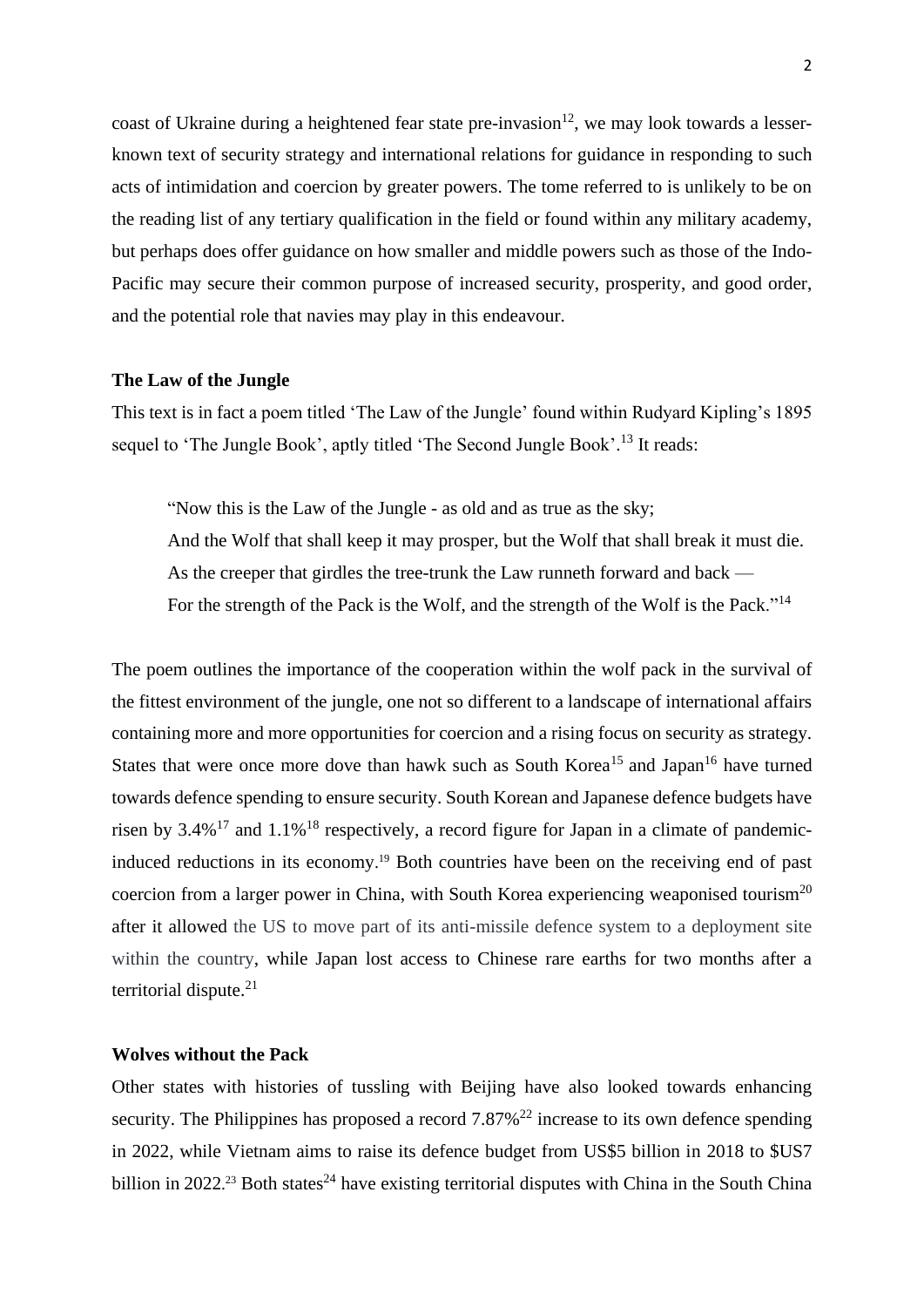Sea, along with Malaysia, whose own military spending will increase by  $1.8\%$  in  $2022^{25}$ Indonesia's defence budget declined by  $2\%$  in  $2022^{26}$ , although it is seeking a further \$US125 billion in loans for long-term military modernisation.<sup>27</sup> Much of these efforts likely tie into plans to develop Indonesia's naval capability<sup>28</sup> in deterring incursions from Chinese vessels into its sovereign waters.<sup>29</sup> This increase in regional defence spending points to a breakdown in good order and that states must build their capability to maintain national security.

Australia has also increased its maritime capability with the acquisition of nuclear powered submarines, which will allow the Royal Australian Navy (RAN) to hold at strategic flashpoints around the region, such as in the South China Sea and near Taiwan, for significantly longer periods compared to diesel-electric submarines.<sup>30</sup> Despite this, debate still continues amongst established strategists such as Hugh White $31$  on the efficacy of nuclear vs. diesel-electric submarines and the earliest these assets could take to sea will still be the late  $2030$ 's.<sup>32</sup> Criticism has further been directed at the design of new Hunter-class surface frigates, raising questions related to Australia's naval warfighting ability.<sup>33</sup> Regardless of the veracity of questions regarding Australian ships and submarines, these obstacles faced in the building of hard power show that pursuing warfare capability provides no short pathway towards security.

#### **Facing the Dragon**

Beijing has chosen to not comply with the Law of the Sea Convention or accept tribunal rulings over their behaviour in challenging good order in the South China Sea and has instead continued to impinge on the sovereignty of other regional states in a maritime domain.<sup>34</sup> Nations in the Indo-Pacific have realised that in defending sovereign territory and Exclusive Economic Zones perhaps they cannot rely on tribunals, other nations, and good order, they must rely on themselves and their own maritime capability.

Although Chinese encroachment and coercion is likely on the minds of governments throughout the Indo-Pacific, defence spending cannot be reduced to one Sino-related threat. South Korea faces the missile-happy spectre of its northern brother: North Korea<sup>35</sup>, and Southeast Asian states not only have territorial disputes with China, but also with one another.<sup>36</sup> While the prominence of quarrels in the South China Sea has likely instigated the defence modernisation efforts of nations such as Vietnam<sup>37</sup> and Malaysia<sup>38</sup>, these are also historic military deficiencies. Chinese incursions into maritime territories<sup>39</sup> and sovereign air space<sup>40</sup> have likely only underlined the importance of military deterrence in overall strategy.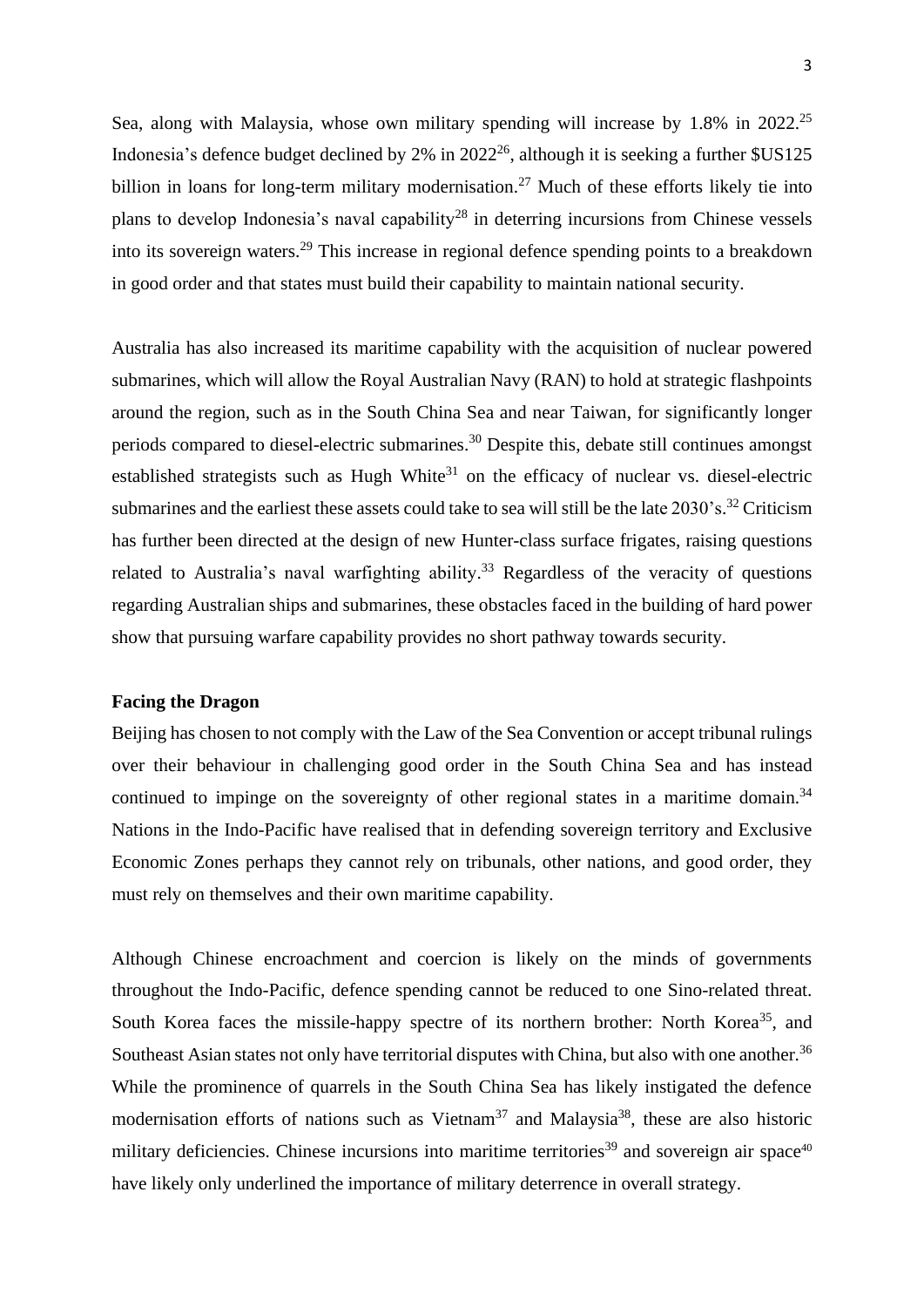Regardless of how smaller and middle powers structure their defence spending, they are eclipsed by Beijing's own capability in proclaiming a 2021 defence budget of \$US183.5 billion, an increase of 6.6% from 2020.<sup>41</sup> China can be seen as one of the 'Lords of the Jungle' described in Kipling's poem (although there is no mention of the 'Dragon') and for smaller states facing such capability their strategy to maintain prosperity, security, and good order should keep with that of the wolf and the power of the pack. In essence, Indo-Pacific states should work together to face the challenges posed by greater powers, rather than build naval and defence capability alone. Existing groupings such as AUKUS and the Quad are prime examples in this strategy.

#### **Divide and Rule**

But in this the Dragon adheres to Kipling's poem in that:

"When ye fight with a Wolf of the Pack, ye must fight him alone and afar, Lest others take part in the quarrel..."<sup>42</sup>

Divide and rule is a common tactic for governments such as Beijing in separating smaller states from the benefits of cooperation, whether in isolating Taiwan from its diplomatic allies or targeting individual nations of the Indo-Pacific for territorial encroachment. Security alliances and their potential for cooperation induces anxiety in great powers such as China<sup>43</sup> and can expose the vulnerability of superpowers towards groupings of countries that arise within its sphere of influence. 44

Regional alliances such as AUKUS<sup>45</sup> and the Quadrilateral Security Dialogue<sup>46</sup> have formed as pacts to counter China's rising hegemony and increasingly coercive strategies, but smaller nations in the Indo-Pacific do not have the same ability to form such power groupings. These states must further consider factors such as trade, aid, and possibly being targeted by grey zone activities. Beijing has become an increasingly important trading partner for states in the region, overtaking Australia in Pacific trade<sup>47</sup> and becoming the third-largest aid donor in the Pacific.<sup>48</sup> China has employed this aid to divert Indo-Pacific states such as the Solomon Islands<sup>49</sup> and Kiribati<sup>50</sup> away from ties with Taiwan, and utilised coercive measures with nations such as Palau who rebuff their directives.<sup>51</sup> Beijing has become adept at such hybrid tactics, further utilising public-opinion warfare, psychological warfare, and "lawfare": the misuse and abuse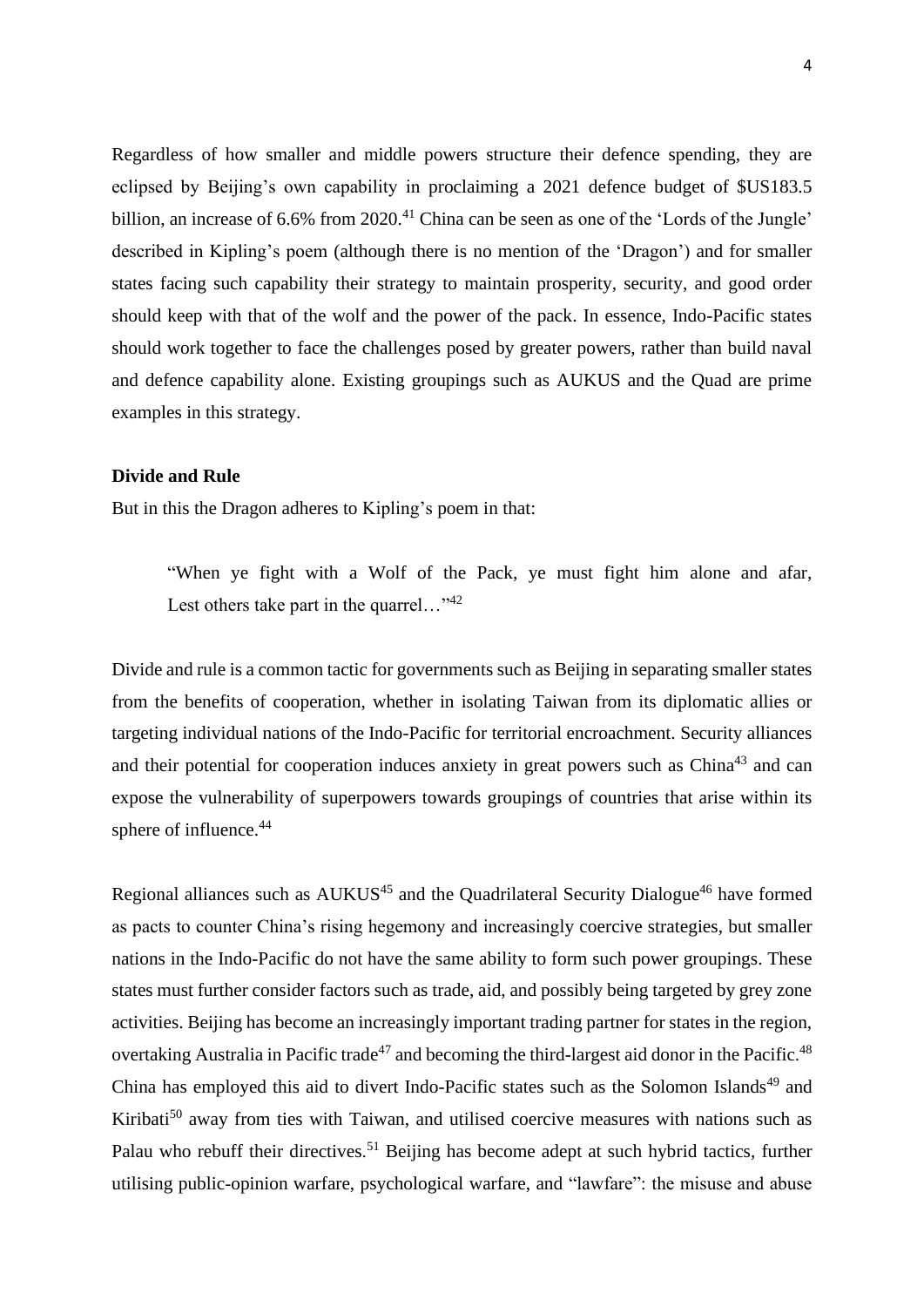of international law for their own purposes.<sup>52</sup> The Pacific has become particularly vulnerable during the COVID-19 era due to the region facing a potential 'lost decade' of social and economic growth resulting from the pandemic. <sup>53</sup> Southeast Asia has become a similarly contested space for great power competition<sup>54</sup>, and has experienced a new strategy of creating and leveraging influence through the donation of COVID-19 health supplies and vaccine diplomacy. 55

#### **Lack of Cooperation in the Indo-Pacific**

The Indo-Pacific is increasingly being viewed as a region of primary geostrategic importance and the use of navies to ensure the security, prosperity and rules-based order of the region is growing in prominence. Australia<sup>56</sup> and the  $US<sup>57</sup>$  have directed a maritime focus towards the Indo-Pacific, and European powers such as Germany<sup>58</sup>, France<sup>59</sup>, and the United Kingdom<sup>60</sup> are all looking to build naval capability and strategic partnerships in the region. Still, this increased interest and involvement from greater powers in the Indo-Pacific maritime domain has not directly equated to a significant increase in security for smaller nations in the region.

Maritime disputes still exist in areas such as the South China Sea, whereby China has repeatedly infringed upon the sovereignty and Exclusive Economic Zones of nations such as the Philippines<sup>61</sup>, Vietnam<sup>62</sup>, Malaysia<sup>63</sup>, and Indonesia<sup>64</sup>. The shift in focus of European powers and the US towards the region has not necessarily increased security, prosperity, or order. Further, the risk of tensions breaking into conflict around the South China Sea are particularly dire for waterways that saw  $\frac{1}{100}$  substitution in trade in 2016<sup>65</sup>, as well as hosting transport of significant amounts of the world's energy. <sup>66</sup> A regional conflict or blockade that froze international shipping would contract Taiwan's economy by a third, while Singapore's economy would fall by 22%. Hong Kong, Vietnam, the Philippines, and Malaysia would suffer falls in their economies of 10-15%, with these figures not including potential costs and casualties from kinetic warfare.<sup>67</sup> Australian maritime trade is not immune to the effects of conflict or targeted coercion: Captain Michael Beard of the RAN has outlined Australia's lack of maritime trade strategy in protecting important sea lines of communication and the resulting risks to Australia's shipping routes from foreign interference or aggression.<sup>68</sup> With Beijing's greatest naval expansion in generations,<sup>69</sup> an Indo-Pacific dominated by China may lead Australia and its Exclusive Economic Zones to be the next target of territorial coercion.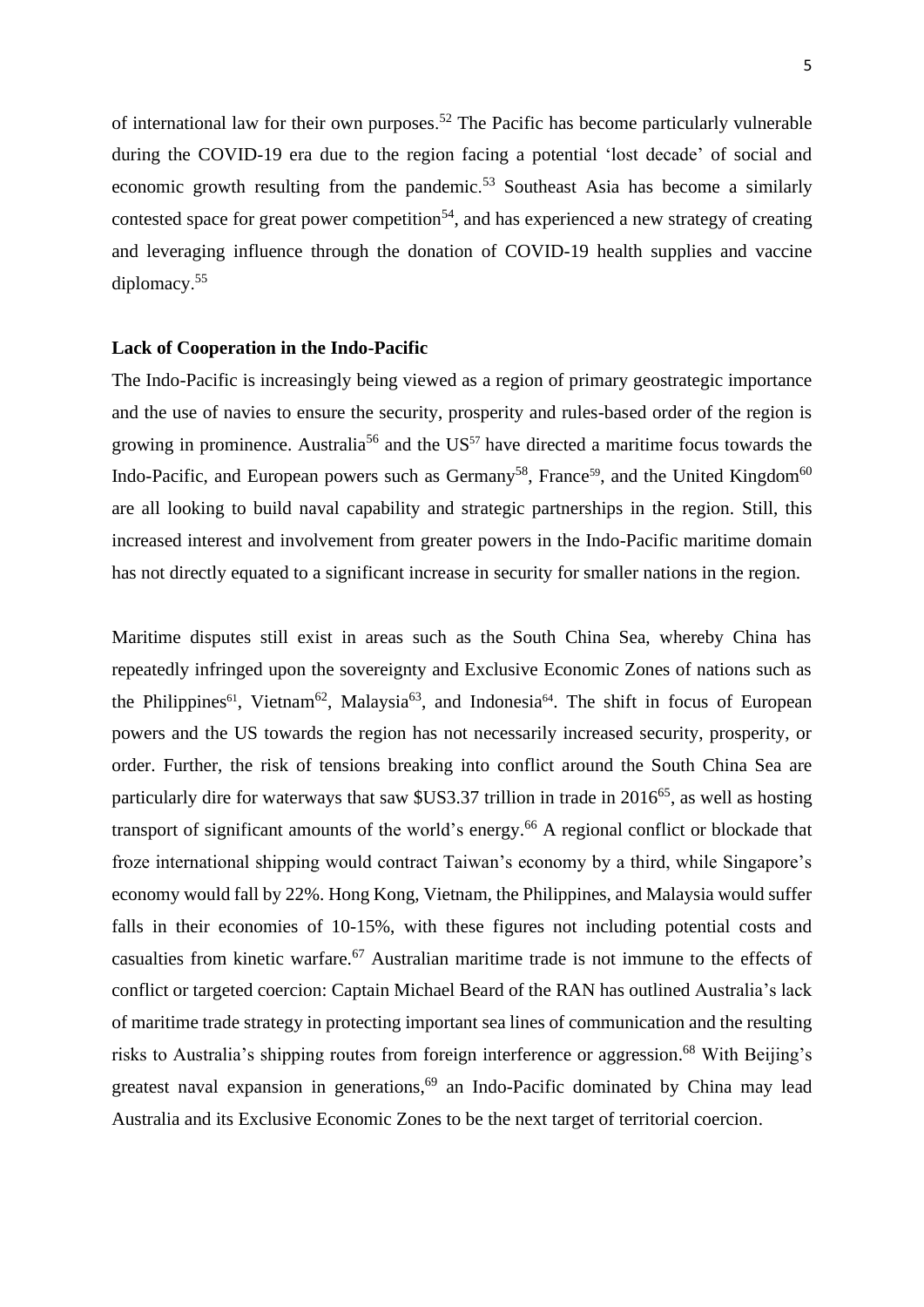Following the 'Law of the Jungle' and utilising cooperation cannot simply involve greater powers increasing their maritime hard capability in the Indo-Pacific, a situation possibly leading to a 'security dilemma' whereby the measures taken by one state to increase its security results in equal or greater reactions from other nations who feel their own security is reduced.<sup>70</sup> This spiral continues on with participating states in fact becoming more insecure due to the arms race security dilemmas often entail. Increasing security should instead take on forms developing the strength and ability of smaller nations, leading to alliances and increased capability in aggregate and allowing for their participation in power groupings. Indo-Pacific states should be empowered to contribute to their own prosperity and security and be active participants in maintaining good order and pursuing commonality of purpose.

### **Maritime Cooperation**

One example of such endeavours is the Australian Pacific Maritime Security Program (PMSP).<sup>71</sup> The PMSP is a commitment of \$AUD2 billion over 30 years for enhancements to Pacific nation maritime capability and includes the provision of patrol boats, 21 of which will be provided to 12 Pacific Island nations and Timor-Leste between 2018 and 2023. These ships will operate as sovereign assets of participating nations, and will be packaged with long-term training, advisory, maintenance, infrastructure, and other support. <sup>72</sup> The PMSP supports smaller states to participate in large multilateral naval operations, such as Timor-Leste taking part in the HARI'I HAMATUK exercise with the US, Japan, and Australia.<sup>73</sup> The program entails a region-wide integrated aerial surveillance network, supporting intelligence-driven maritime patrols and contributing to regional maritime security. This program has also provided enhancements to regional coordination and improved operability between Pacific Island states in meeting maritime challenges and opportunities. The US has advocated for a similar form of military diplomacy in the region, with the US Military Commander in the Pacific supporting the strategy of cooperation and stating that preparing the Indo-Pacific for the future requires increasing the confidence and combat readiness of partners in the region.<sup>74</sup>

This form of cooperation and the supporting of Indo-Pacific allies to develop their maritime capability not only benefits the participating state, but also works to build the security, good order, and prosperity of the region through the use of and development of navies. This is particularly relevant for developing nations in the Indo-Pacific, who face further barriers to trade and prosperity such as the natural costs arising from geographical maritime location, lower technological development, and transport security costs.<sup>75</sup>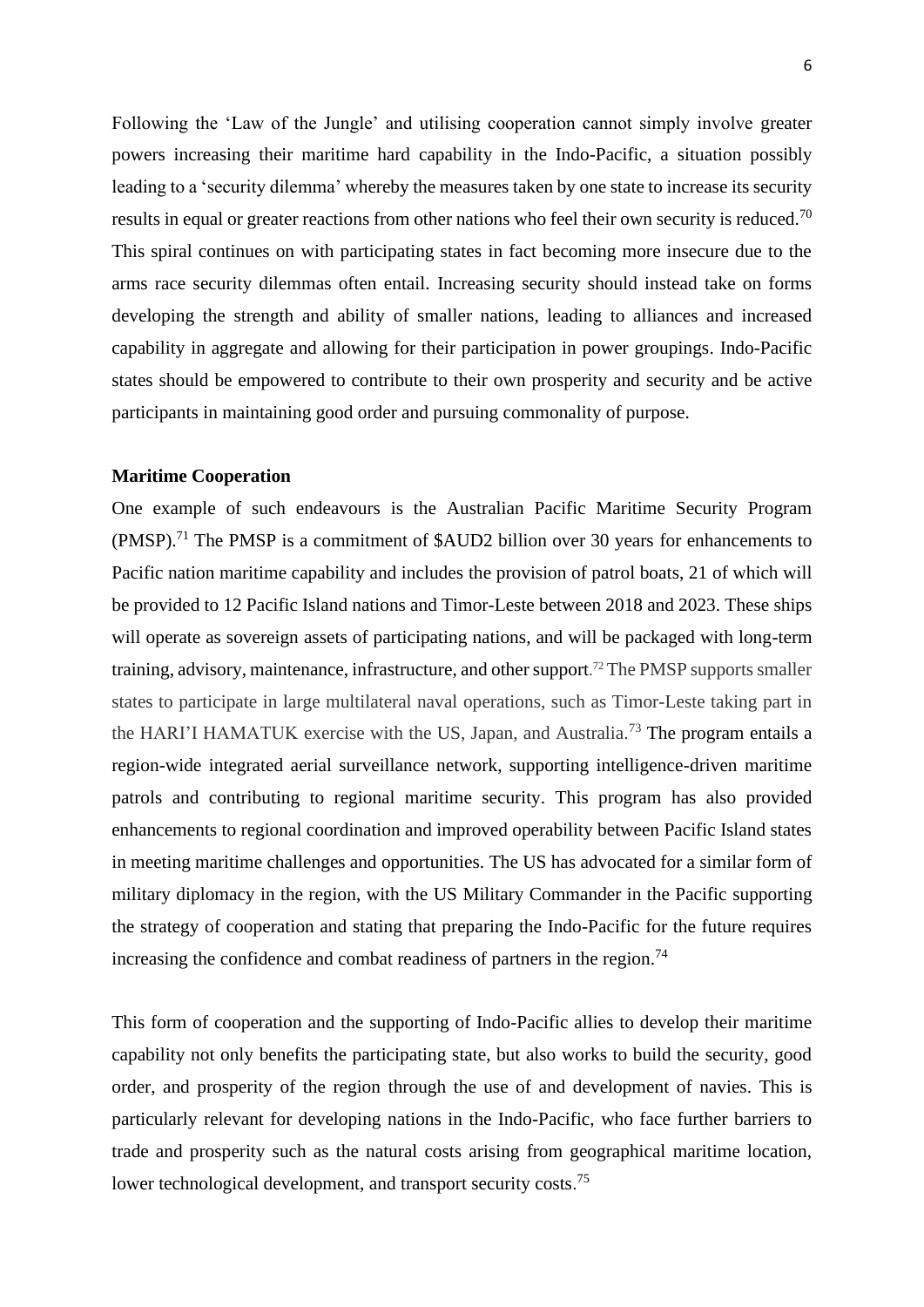#### **The Defence Cooperation Program**

A further example of this form of cooperation and capability building is the Australian Defence Cooperation Program, which has made inroads into forming strategic relationships with militaries across the Indo-Pacific. The Program was allocated over \$AUD155 million for a wide range of educational and maritime activities across 2021 and 2022.<sup>76</sup>

The Program engages states throughout South Asia, Southeast Asia, and the South Pacific to support Australia's defence engagements and relationships. This avenue of cooperation has been reported by the Australian National Audit Office as being highly valued by nations throughout the Indo-Pacific, whose personnel benefit from education and training opportunities provided at Australian civilian and military institutions.<sup>77</sup> Multilateral and bilateral exercises are further included in the program and the most recent Australian Defence White Paper singled out this cooperative endeavour for enhancement to build the confidence and capacity of regional partners. 78

In 2021 and 2022, nearly  $$AUD27$  million<sup>79</sup> was allocated to cooperation in Southeast Asia, allowing for coalition operational deployments, developed maritime security, cooperative exercises  $80$ , senior officer visits  $81$ , and exchange postings.  $82$  Over 2,000 officers from the Thai military have taken part in the Program since  $1991^{83}$ , and the King of Thailand was a participant, where he trained at the Royal Military College, Duntroon, with the current Governor-General of Australia David Hurley, the former Governor-General Sir Peter Cosgrove, and the former Director-General of the Australian Secret Intelligence Organisation, Major General Duncan Lewis.<sup>84</sup> Such historic links not only enhance the capability of partners in the region but illustrate unique and sincere relationships that cannot be replicated through ties arising from vaccine diplomacy, the provision of aid, or transactional trade.

Around \$AUD32 million<sup>85</sup> contributed to combined exercises, training, education, infrastructure projects, and advisory and liaison positions in Papua New Guinea<sup>86</sup>, and the Program undertook a similar strategy in the South Pacific in supporting the regional [maritime](https://www.defence.gov.au/programs-initiatives/pacific-engagement/maritime-capability)  [security program.](https://www.defence.gov.au/programs-initiatives/pacific-engagement/maritime-capability)<sup>87</sup> In 2021 and 2022, the South Pacific accounts for over 51% of the Programs budget, a lion's share of nearly \$AUD80 million.<sup>88</sup> This funding supports programs in a wide variety of Pacific states, including Fiji<sup>89</sup>, Samoa<sup>90</sup>, Palau, and the [Solomon Islands](https://solomonislands.embassy.gov.au/honi/120509120509.html)<sup>91</sup>, and was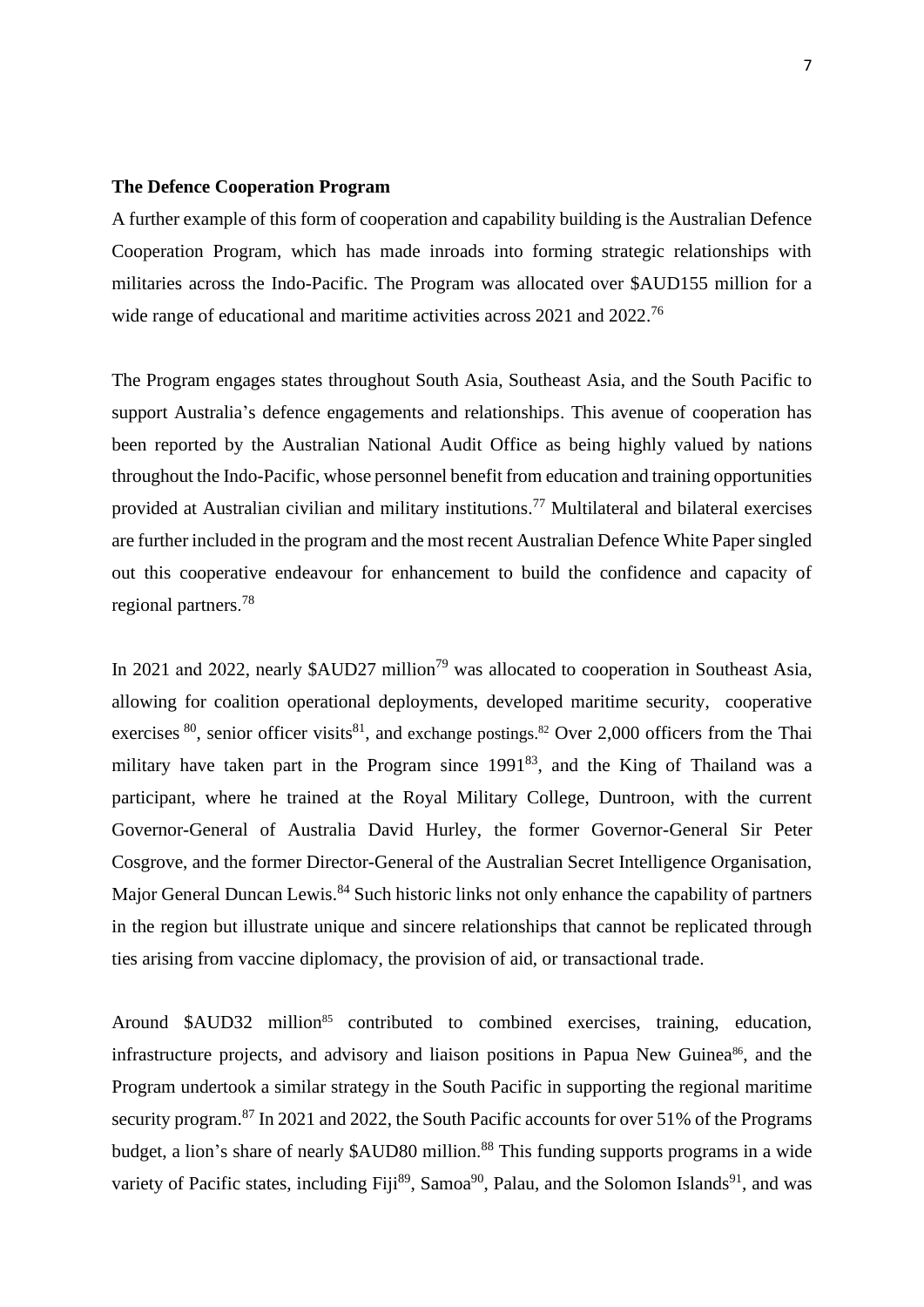identified by a 2021 Joint Standing Committee on Foreign Affairs, Defence, and Trade as being one of Australia's most comprehensive and successful regional engagement mechanisms.<sup>92</sup>

The Defence Cooperation Program has little military strategic value in the traditional sense, instead its efficacy lies in the relationships built and sustained with regional partners. The Australian Auditor-General found that long lasting relationships between participants in the program and their Australian counterparts has allowed prompt and sympathetic hearings in foreign policy discussions and has advanced Australia's interests.<sup>93</sup> People-to-people links have helped decrease tensions between Australia and other nations at key junctures and has allowed Australian defence personnel to familiarise themselves with the Indo-Pacific environment and its operating procedures, as well as the individual capabilities and cultures of participant states. This Program has been an important driver of maritime capability in the Indo-Pacific and is an example of how cooperation in the naval domain can assist regional states in building their own maritime strength, but also in establishing relationships that would be essential in any future grouping against territorial encroachment or coercion by greater powers.

# **Cooperation for All**

While existing military and naval cooperation has enhanced the capability, infrastructure, and knowledge of states around the Indo-Pacific, the benefits of this cooperation are lost if nations must then take care of themselves during times of crisis, or in facing challenges to good order. Modern maritime strategy and thought is a complex interaction of numerous variables, strategies, and goals. It views sea actions as a function of state power that can include diplomacy, trade and border protection, coastal defence, protection of offshore interests, and the exploitation, conservation, and regulation of Exclusive Economic Zones.<sup>94</sup> Maritime strategy and naval cooperation is ideally suited to not only serving defence interests in the region, but also in pursuing other goals in diplomacy, trade, and such. A nation's maritime power rests on key elements such as geographical location, dependency on commercial sea activities, military and diplomatic strategy, maritime tradition, and shipbuilding potential.<sup>95</sup> States relying on one another for advantageous basing opportunities, knowledge sharing, and Australia's acquiring of nuclear submarines through AUKUS are examples of cooperation being quintessential in the building of regional maritime power and the primary role that navies play.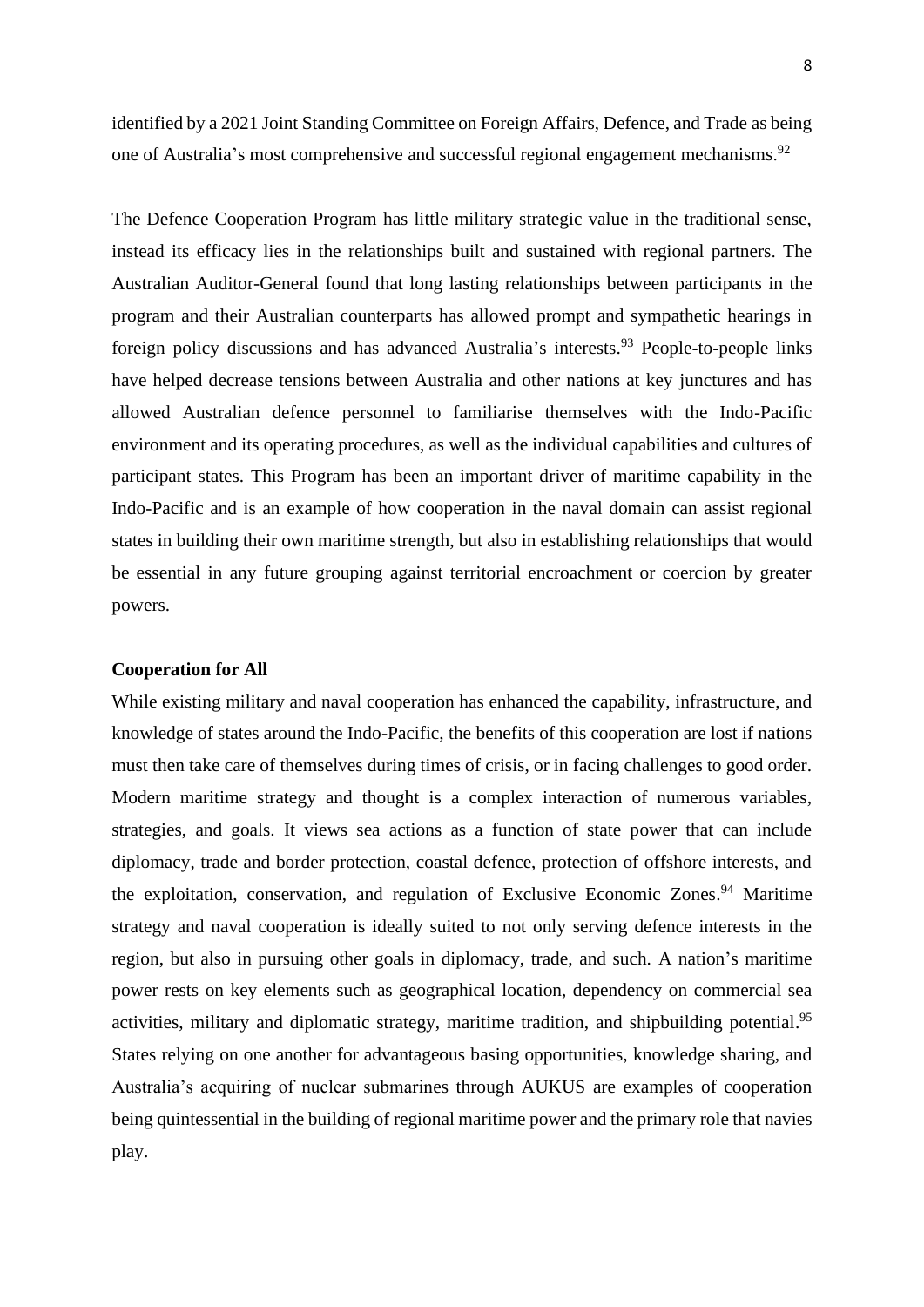Cooperation between navies will be important in navigating the effects of geopolitical tensions through capability building, particularly for smaller nations without the means or knowledge to create those opportunities for growth alone. The deployment of naval power by one state, whether it be nuclear submarine or small coastal patrol vessel, is limited in facing potential maritime aggression by greater powers with immense defence budgets or in deterring potential escalating conflicts that could lead to catastrophic effects. Through cooperation and combined multilateral naval forces, the path is relatively clear towards levels of security, capability, and maritime power that are enhanced as a whole and offer more opportunities for securing the safety and sovereignty of individual Indo-Pacific states. Perhaps Kipling summarised best when he wrote:

"The strength of the Pack is the Wolf, and the strength of the Wolf is the Pack."<sup>96</sup>

# **Further Maritime Threats**

Maritime challenges facing the Indo-Pacific are not only geopolitical in nature. The region further faces the maritime threat of increasing piracy, particularly around the Strait of Malacca and Southeast Asia.<sup>97</sup> Piracy not only represents a physical and economic threat to individual vessels and shipping companies, a threat that has been estimated at costing between \$US1-16 billion per year because of theft, ransom, increased insurance costs, shipping delays, and antipiracy measures,<sup>98</sup> but can further impact trade within and from the region. Research has shown that an increase in 10 acts of piracy along traditional maritime trading routes between two countries led to a decrease in bilateral trade value of 11%.<sup>99</sup> The COVID-19 pandemic has further exacerbated and provided opportunities for maritime piracy through the diverted attention and focus of governments, leading to a 24% rise in global piracy during the health crisis.<sup>100</sup>

Cybersecurity is another identified threat to the maritime Indo-Pacific domain. Ships and ports are vulnerable to malicious cyberattacks originating from email, denial of service, impersonation, or other means, which can lead to the corrupting of ships systems and can spread to land-based systems and operations associated with a vessel, potentially leading to financially crippling effects. One example is the world's largest shipping and container logistics company: Maersk, falling victim to a cyberattack that halted its global port operations.<sup>101</sup> Indo-Pacific states both large, like Japan,<sup>102</sup> and small, such as Papua New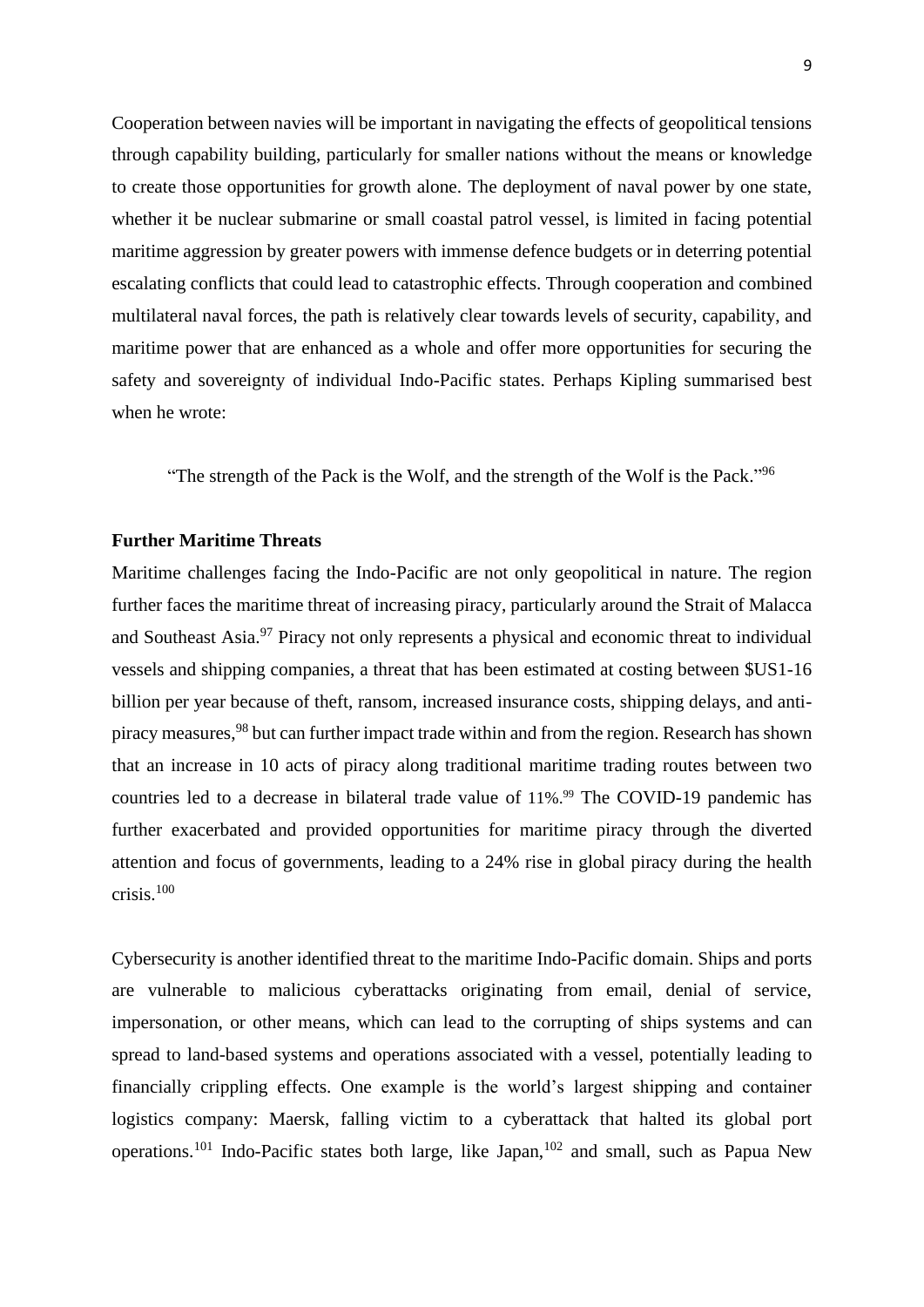Guinea<sup>103</sup>, have been targeted by cyberattack, and cooperation between regional nations has long been advocated as an avenue for building cyber defence and capability.<sup>104</sup>

Sea slavery on fishing vessels is a further regional challenge, whereby an estimated 17,000 workers on fishing vessels around Southeast Asia alone in 2018 could be considered as slaves.<sup>105</sup> Regional nations lack the capability and determination to make real progress in addressing a potential plague in sea slavery, and cooperation, support, and direction from other Indo-Pacific nations could build maritime anti-slavery capability and focus it towards addressing this ongoing human rights crisis.

Climate change is another spectre for nations in the Indo-Pacific, particularly in the Pacific, which will face losses in littoral infrastructure, cyclones and droughts of increasing intensity, failure of subsistence crops and fishery resources, losses of mangroves and coral reefs, and the spread of certain diseases.<sup>106</sup> Pacific nations are facing a change in their fundamental way of life and require support in navigating the threats ahead. Naval cooperation will not only develop the capability of Indo-Pacific states in countering local piracy through the provision of naval assets, training, and anti-piracy exercises, but also in supporting island nations to defend themselves from and adapt to the encroaching effects of climate change on their maritime and coastal domains.

As outlined within this essay, when faced with challenges to the common purpose of Indo-Pacific states in pursuing prosperity, good order, and security, nations often face these provocations and resulting disputes alone. Cooperation between nations is one key avenue for increasing capability, resilience, knowledge, and experience in defending regional maritime sovereignty, developing military capability, countering piracy and the effects of climate change, as well as addressing the scourge of sea slavery. The world is indeed within a 'Maritime Century' and navies hold a key place in engaging with regional militaries, forming relationships, sharing maritime knowledge and strategy, and in combining naval forces to meet the needs of Indo-Pacific states in pursuing a common purpose of shared security, prosperity, and good order. The 'Law of the Jungle' perhaps held wisdom in outlining the benefits of cooperation, for just as within the wolf pack, the individual ship is nothing compared to the armada and lone nations within the Indo-Pacific hold greater security, prosperity, and purpose within an ordered environment among cooperative alliances of regional partners and supporters.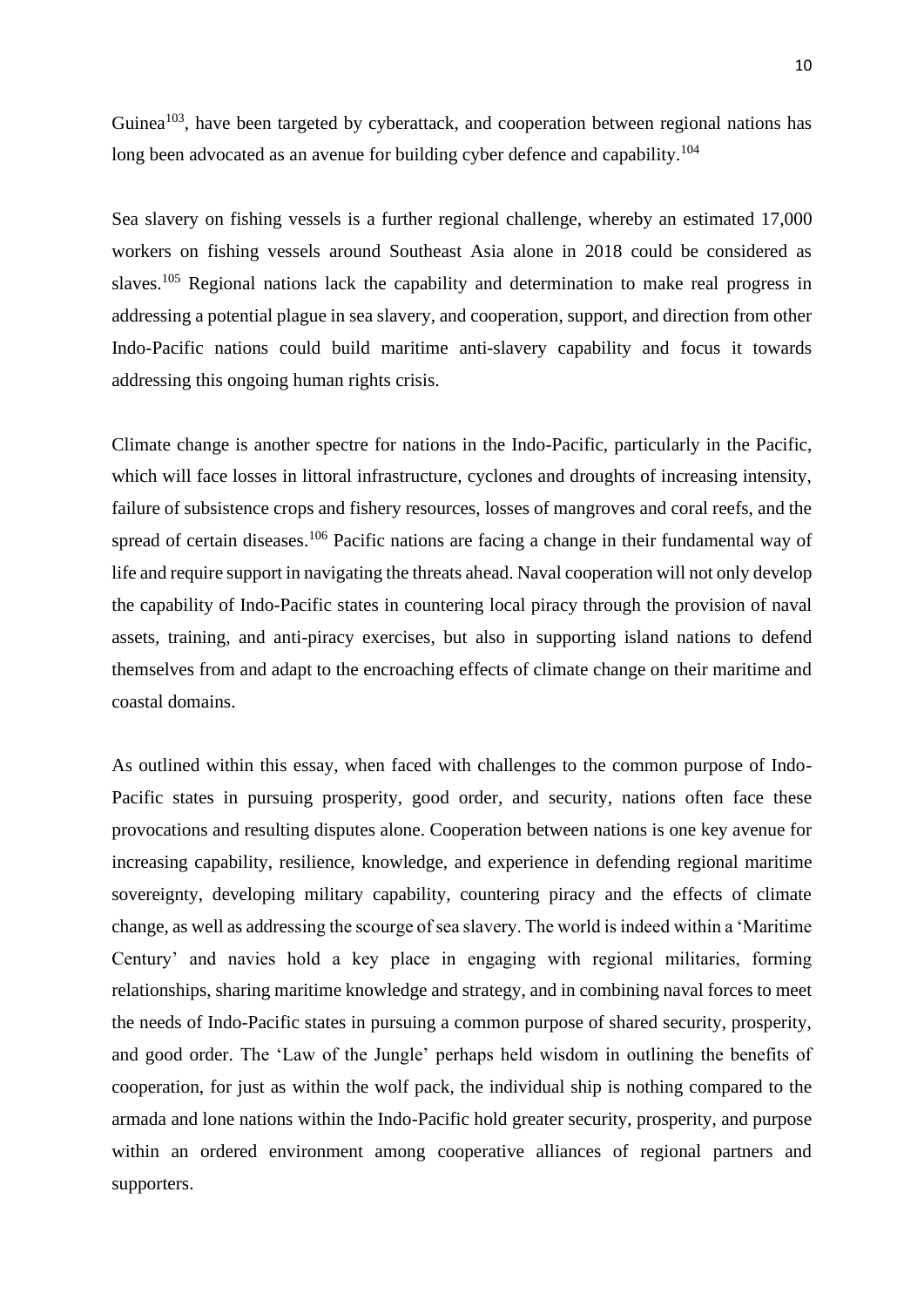<sup>1</sup> R, Griggs, "A Maritime School of Strategic Thought for Australia," in *A Maritime School of Strategic Thought for Australia: Perspectives,* ed. J. Jones (Sea Power Centre: Canberra, 2013), 9. https://www.navy.gov.au/sites/default/files/documents/Combined%20%28web%29\_0.pdf

<sup>2</sup> Statista Research Department, "Transport Volume of Seaborne Trade from 1990 to 2020," Statista, November, 2021, https://www.statista.com/statistics/264117/tonnage-of-worldwide-maritime-trade-since-1990/

3 International Chamber of Shipping, "Shipping and World Trade: Driving Prosperity," International Chamber of Shipping, n.d., accessed February 2, 2022, https://www.ics-shipping.org/shipping-fact/shipping-and-worldtrade-driving-prosperity/

<sup>4</sup> C. Rahman, "The Inescapable Ocean: On Understanding Australia's Strategic Geography," In *A Maritime School of Strategic Thought for Australia: Perspectives,* ed. J. Jones (Sea Power Centre: Canberra, 2013), 75. https://www.navy.gov.au/sites/default/files/documents/Combined%20%28web%29\_0.pdf

<sup>5</sup> United Nations Conference on Trade and Development, *Review of Maritime Transport 2021* (Geneva: United Nations, 2021), 3, https://unctad.org/system/files/official-document/rmt2021\_en\_0.pdf.

<sup>6</sup> Arsalan Bilal, "Hybrid Warfare – New Threats, Complexity, and 'Trust' as the Antidote," NATO Review, November 30, 2021, https://www.nato.int/docu/review/articles/2021/11/30/hybrid-warfare-new-threatscomplexity-and-trust-as-the-antidote/index.html

<sup>7</sup> Daniel Hurst, "'Significant Threat': Cyber Attacks Increasingly Targeting Australia's Critical Infrastructure," The Guardian, September 12, 2021, https://www.theguardian.com/technology/2021/sep/15/significant-threatcyber-attacks-increasingly-targeting-australias-critical-infrastructure

<sup>8</sup> Bhavan Jaipragas, "Is China the 'Country X' Singapore's Foreign Interference Law Dare Not Name?" South China Morning Post, October 9, 2021, https://www.scmp.com/week-asia/politics/article/3151718/china-countryx-singapores-foreign-interference-law-dare-not

<sup>9</sup> *Understanding Mass Influence: Three Case Studies of Contemporary Mass Influence Activities* (Canberra: Australian Department of Defence), https://documentcloud.adobe.com/link/review?uri=urn:aaid:scds:US:dcbca90e-72e8-469d-98a6-

605b8d97421b#pageNum=1

<sup>10</sup> Australian Department of Defence, *2020 Defence Strategic Update* (Canberra: Commonwealth of Australia, 2020), 11, 12, 13, https://www.defence.gov.au/sites/default/files/2020-11/2020\_Defence\_Strategic\_Update.pdf

<sup>11</sup> Eric Cheung and Brad Lendon, "Dozens of Chinese Warplanes Fly Near Taiwan After US-Japan Show of Naval Might," CNN, January 24, 2022, https://edition.cnn.com/2022/01/23/asia/china-taiwan-warplaneincursion-intl-hnk-ml/index.html

<sup>12</sup> Steven Horrell, "Darkness on the Black Sea," Center for European Policy Analysis, February 16, 2022, https://cepa.org/russian-navy-looms-over-ukraines-black-sea-coast/

<sup>13</sup> Rudyard Kipling, "The Second Jungle Book," The Gutenberg Project, https://www.gutenberg.org/files/1937/1937-h/1937-h.htm

<sup>14</sup> Rudyard Kipling, "The Law of the Jungle," The Kipling Society, https://www.kiplingsociety.co.uk/poem/poems\_lawofjungle.htm

<sup>15</sup> Lami Kim, "A Hawkish Dove? President Moon Jae-in and South Korea's Military Buildup," War on the Rocks, September 15, 2021, https://warontherocks.com/2021/09/a-hawkish-dove-president-moon-jae-in-andsouth-koreas-military-buildup/

<sup>16</sup> Kosuke Takahasi, "Japan Approves Record Defence Budget for Fiscal Year 2022," The Diplomat, December 27, 2021, https://thediplomat.com/2021/12/japan-approves-record-defense-budget-for-fiscal-year-2022/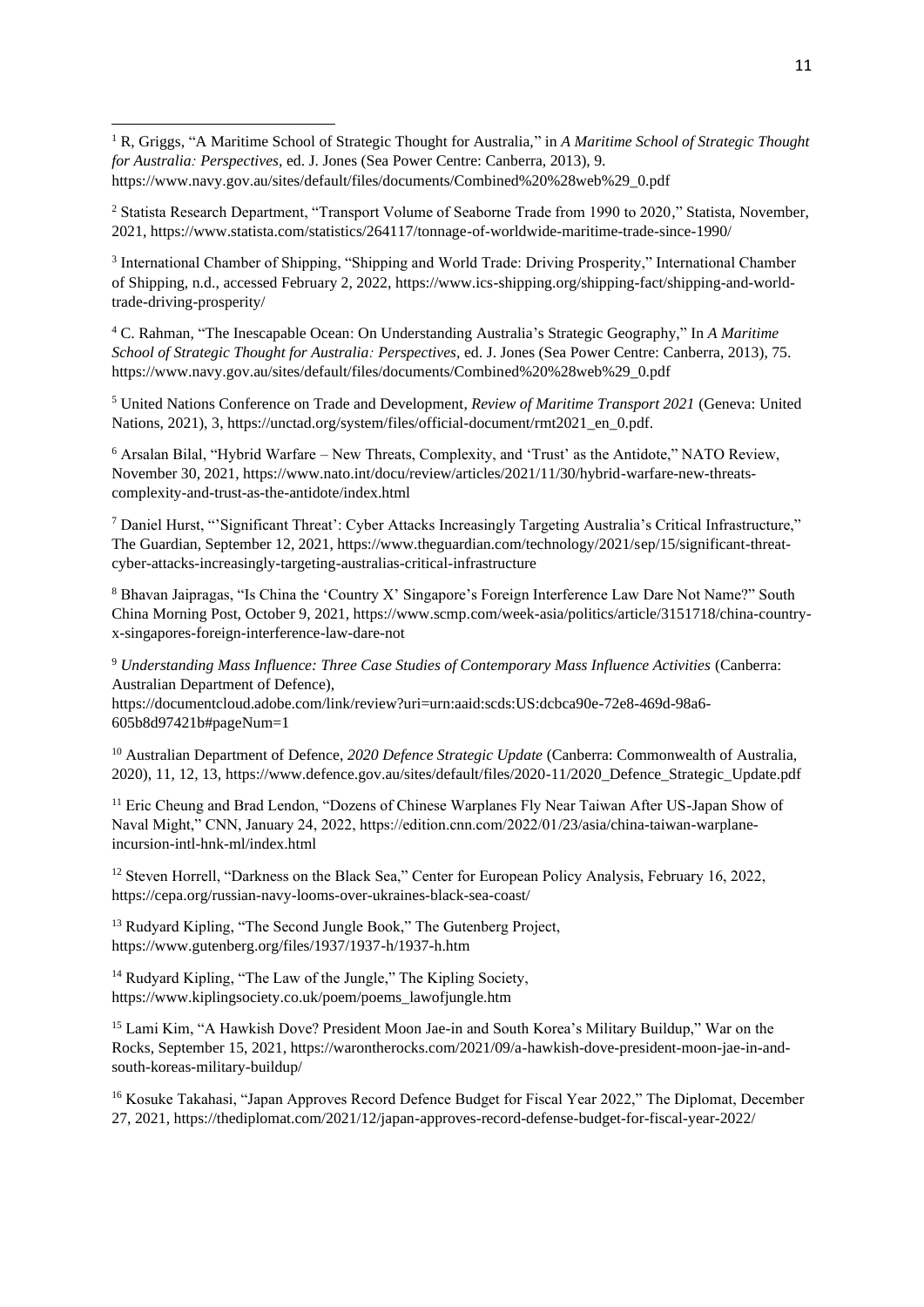<sup>17</sup> Jon Grevatt and Andrew MacDonald, "South Korea Finalises USD46.32 Billion Defence Budget for 2022," Janes, December 3, 2021, https://www.janes.com/defence-news/news-detail/south-korea-finalises-usd4632 billion-defence-budget-for-2022

<sup>18</sup> Reito Kaneko, "Japan's Defence Budget for 2022 Hits Record for Eighth Year," Japan Times, December 24, 2021, https://www.japantimes.co.jp/news/2021/12/24/national/defense-budget-record/

<sup>19</sup> "Japan's Economy Shrinks Faster Than Expected in Q3," Al Jazeera, November 15, 2021, https://www.aljazeera.com/economy/2021/11/15/japans-economy-shrinks-faster-than-expected-in-q3

<sup>20</sup> "North Korea: China Urges Withdrawal of US Missile Defence System in South Korea," ABC News, April 26, 2017, https://www.abc.net.au/news/2017-04-26/china-urges-withdrawal-of-us-missile-defencesystem/8474296

<sup>21</sup> "China Resumes Rare Earth Exports to Japan," BBC News, November 24, 2010, https://www.bbc.com/news/business-11826870

<sup>22</sup> "Phillippine Defence Budget to Rise 7.87 pct in 2022," XinhuaNet, August 17, 2021, http://www.xinhuanet.com/english/2021-08/17/c\_1310132492.htm

<sup>23</sup> Nguyen The Phuong, "Why is Vietnam's Military Modernization Slowing?," The Institute of South East Asian Studies, July 22, 2021, https://www.iseas.edu.sg/articles-commentaries/iseas-perspective/2021-96-whyis-vietnams-military-modernisation-slowing-by-nguyen-the-phuong/

<sup>24</sup> "Territorial Disputes in the South China Sea," Council on Foreign Relations, February 18, 2022, https://www.cfr.org/global-conflict-tracker/conflict/territorial-disputes-south-china-sea

<sup>25</sup> Jon Grevatt and Andrew MacDonald, "Malaysia Proposes USD3.9 Billion Defence Budget for 2022," Janes, November 2, 2021, https://www.janes.com/defence-news/news-detail/update-malaysia-proposes-usd39-billiondefence-budget-for-2022

<sup>26</sup> Jon Grevatt, "Indonesia sets 2022 Defence Budget at USD3.9 Billion," Janes, August 25, 2021, https://www.janes.com/defence-news/news-detail/indonesia-sets-2022-defence-budget-at-usd93-billion\_19856

<sup>27</sup> Tangguh Chairil, "What is Indonesia's US\$125 Billion Arms Procurement Budget Plan about and what does it need to do?," The Conversation, June 23, 2021, https://theconversation.com/what-is-indonesias-us-125 billion-arms-procurement-budget-plan-about-and-what-does-it-need-to-do-163080

<sup>28</sup> "Indonesia Increases the Naval Budget to Counter China's Naval Expansion," ANI, January 22, 2022, https://www.aninews.in/news/world/asia/indonesia-increases-the-naval-budget-to-counter-chinas-navalexpansion20220120213834/

<sup>29</sup> "Indonesian Patrol Confronts Chinese Ship in Economic Zone near Disputed South China Sea," The Economic Times, September 16, 2020, https://economictimes.indiatimes.com/news/international/worldnews/indonesian-patrol-confronts-chinese-ship-in-economic-zone-near-disputed-south-chinasea/articleshow/78138691.cms

<sup>30</sup> Anthony Galloway, "'Pathetically Undergunned': The Navy's Nuclear Dilemma,' The Brisbane Times, February 14, 2022, https://www.brisbanetimes.com.au/politics/federal/pathetically-undergunned-the-navy-snuclear-dilemma-20211229-p59knk.html

<sup>31</sup> Hugh White, "SSN vs SSK," The Interpreter, September 29, 2021, https://www.lowyinstitute.org/theinterpreter/ssn-vs-ssk

<sup>32</sup> Andrew Greene, "Nuclear Submarines and Closer Interaction with British Military to Dominate Australian talks with UK," ABC News, January 18, 2022, https://www.abc.net.au/news/2022-01-19/nuclear-submarinesdominate-australia-uk-talks/100765474

<sup>33</sup> Marcus Hellyer, "Hunter-Class Frigate report indicates Australian Naval Shipbuilding in Disarray," The Strategist, February 2, 2022, https://www.aspistrategist.org.au/hunter-class-frigate-report-indicates-australiannaval-shipbuilding-in-disarray/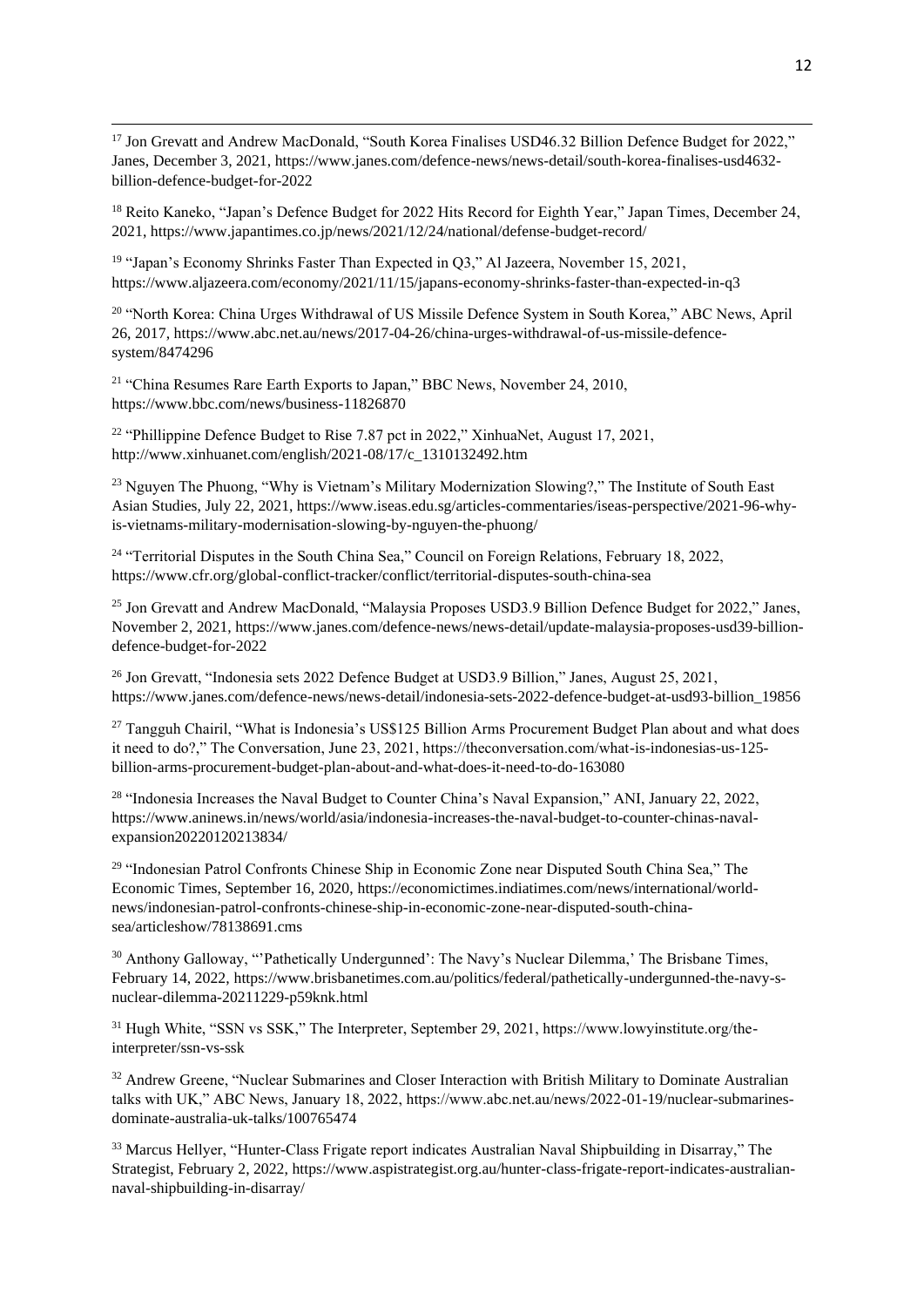<sup>34</sup> Shannon Tiezzi, "US State Department Study Dismisses China's 'Unlawful Maritime Claims' in South China Sea," The Diplomat, January 14, 2022, https://thediplomat.com/2022/01/us-state-department-study-dismisseschinas-unlawful-maritime-claims-in-south-china-sea

<sup>35</sup> "North Korea Missile Tests: Biggest since 2017," BBC News, January 30, 2022, https://www.bbc.com/news/world-asia-pacific-60186538

<sup>36</sup> Resty W. Yuniar, "Indonesia's Land and Maritime Border Disputes with Malaysia, the Philippines and Vietnam," South China Morning Post, January 12, 2022, https://www.scmp.com/weekasia/explained/article/3163035/indonesias-land-and-maritime-border-disputes-malaysia

<sup>37</sup> Wu Shang-Su, "Deterrence Under the Dragon's Shadow: Vietnam's Military Modernisation," The Interpreter, March 30, 2018, https://www.lowyinstitute.org/the-interpreter/deterrence-under-dragon-s-shadow-vietnam-smilitary-modernisation

<sup>38</sup> Joseph Hammond, "Malaysia Investing in Military Personnel, Equipment," Indo-Pacific Defence Forum, June 1, 2021, https://ipdefenseforum.com/2021/06/malaysia-investing-in-military-personnel-equipment/

<sup>39</sup> "Philippines Flags 'Incursions' by nearly 300 Chinese Militia Boats," Reuters, May 12, 2021, https://www.reuters.com/world/asia-pacific/philippines-flags-incursions-by-nearly-300-chinese-militia-boats-2021-05-12/

<sup>40</sup> "South China Sea Dispute: Malaysia accuses China of Breaching Air Space," BBC News, June 2, 2021, https://www.bbc.com/news/world-asia-57328868

<sup>41</sup> Matthew P. Funaiole, Brian Hart, Bonnie S. Glaser, and Bonnie Chan, "Understanding China's 2021 Defense Budget," Center for Strategic & International Studies, March 5, 2021, https://www.csis.org/analysis/understanding-chinas-2021-defense-budget

<sup>42</sup> Rudyard Kipling, "The Law of the Jungle," The Kipling Society, https://www.kiplingsociety.co.uk/poem/poems\_lawofjungle.htm

<sup>43</sup> Mohammad M. H. Mukit, "Why China is Anxious about the Quad," Bangkok Post, 24 May, 2021, https://www.bangkokpost.com/business/2120627/why-china-is-anxious-about-the-quad

<sup>44</sup> Peter Suciu, "Here's why Russia is Scared of a NATO Invasion," The National Interest, September 10, 2021, https://nationalinterest.org/blog/reboot/heres-why-russia-scared-nato-invasion-193361

<sup>45</sup> "AUKUS: UK, US and Australia launch pact to counter China," BBC News, September 16, 2021, https://www.bbc.com/news/world-58564837

<sup>46</sup> Sheila A. Smith, "The Quad in the Indo-Pacific: What to Know," Council on Foreign Relations, May 27, 2021, https://www.cfr.org/in-brief/quad-indo-pacific-what-know

<sup>47</sup> Matthew Dornan and Sachini Muller, "The China Shift in Pacific Trade," DevPolicy Blog, November 15, 2018, https://devpolicy.org/china-in-the-pacific-australias-trade-challenge-20181115/

<sup>48</sup> Jonathan Pryke, "Submission to Inquiry into Australia's Defence Relationships with Pacific Island Countries," Lowy Institute, July 1, 2020, https://www.lowyinstitute.org/publications/submission-inquiryaustralia-defence-relationships-pacific-island-countries

<sup>49</sup> Natalie Whiting, Christina Zhou, and Kai Feng, "What does it take for China to take Taiwan's Allies? Apparently, \$730 Million," ABC News, September 19, 2019, https://www.abc.net.au/news/2019-09- 18/solomon-islands-cuts-ties-with-taiwan-in-favour-of-china/11524118

<sup>50</sup> Yimou Lee, "Taiwan says China lures Kiribati with Airplanes after Losing another Ally," Reuters, September 20, 2019, https://www.reuters.com/article/us-taiwan-diplomacy-kiribati/taiwan-says-china-lures-kiribati-withairplanes-after-losing-another-ally-idUSKBN1W50DI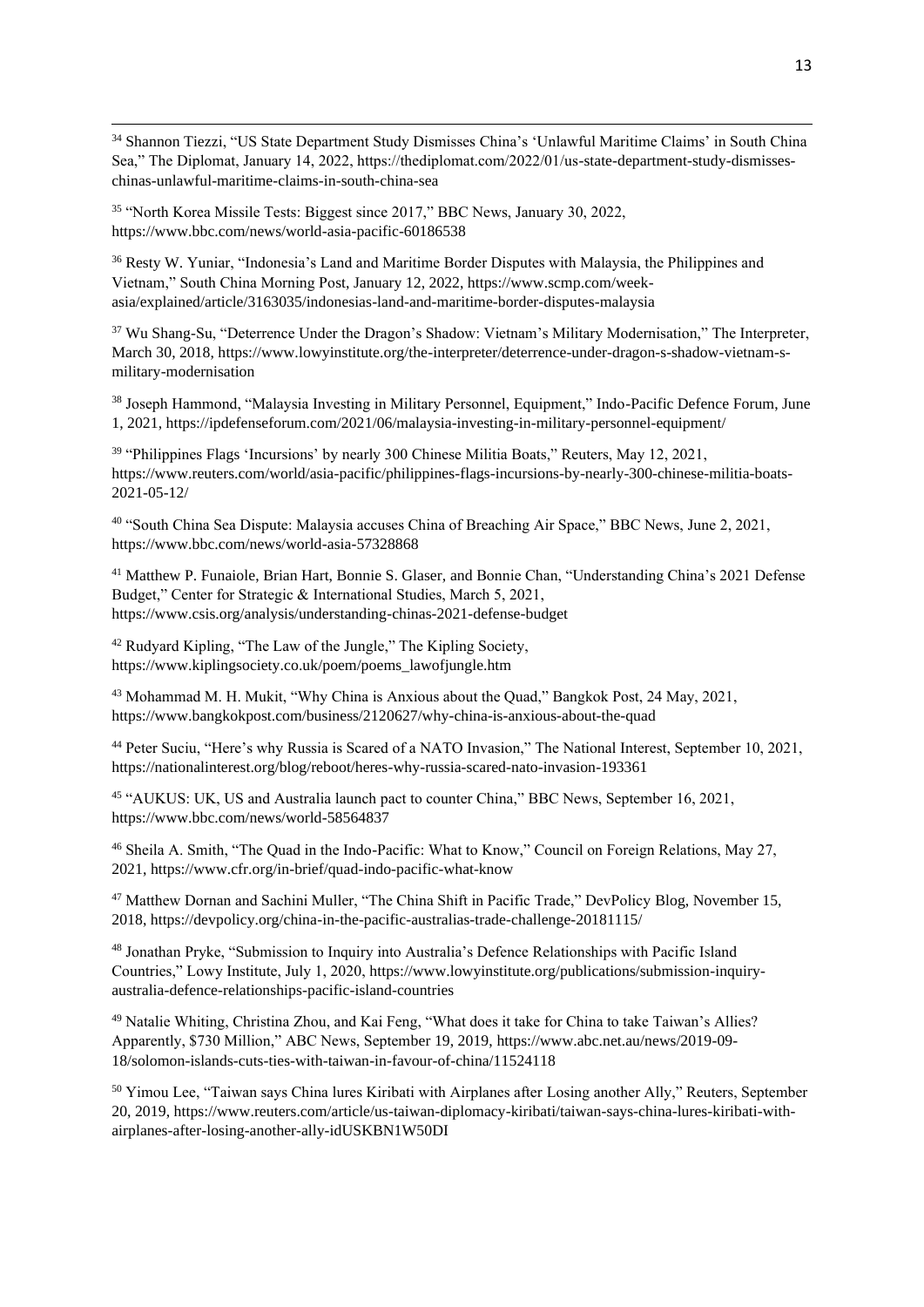<sup>51</sup> Shaun Cameron, "Palau Faces the Dragon," The Interpreter, November 22, 2021, https://www.lowyinstitute.org/the-interpreter/palau-faces-dragon

<sup>52</sup> Brahma Chellaney, "China's Global Hybrid War," The Strategist, December 10, 2021, https://www.aspistrategist.org.au/chinas-global-hybrid-war/

<sup>53</sup> Roland Rajah and Alexandre Dayant, "Avoiding a Pacific Lost Decade: Financing the Pacific's COVID-19 Recovery," Lowy Institute, December 9, 2020, https://www.lowyinstitute.org/publications/lost-decade-pacific

<sup>54</sup> Bilahari Kausikan, "ASEAN's Agency in the Midst of Great Power Competition," Australian Outlook, October 30, 2020, https://www.internationalaffairs.org.au/australianoutlook/aseans-agency-in-the-midst-ofgreat-power-competition/

<sup>55</sup> Shaun Cameron, "COVID-19 and Vaccine Diplomacy in the Land of Smiles," Australian Outlook, August 6, 2021, https://www.internationalaffairs.org.au/australianoutlook/covid-19-in-the-land-of-smiles/

<sup>56</sup> Justin Burke, "Indo-Pacific Endeavour shows Australia's Security found in, not from, Asia," The Strategist, November 19, 2021, https://www.aspistrategist.org.au/indo-pacific-endeavour-shows-australias-security-foundin-not-from-asia/

<sup>57</sup> Aristyo R. Darmawan, "Joe Biden's New Indo-Pacific Strategy: A View from Southeast Asia," The Interpreter, February 16, 2022, https://www.lowyinstitute.org/the-interpreter/joe-biden-s-new-indo-pacificstrategy-view-southeast-asia

<sup>58</sup> Bertil Wenger, "Frigate Deployment Shows Germany's Intent in the Indo-Pacific," The Strategist, February 17, 2022, https://www.aspistrategist.org.au/frigate-deployment-shows-germanys-intent-in-the-indo-pacific/

<sup>59</sup> Jose M. Perez and Christian Vecedo, "AUKUS and France as an Indo-Pacific Power," Geopolitical Monitor, February 9, 2022, https://www.geopoliticalmonitor.com/aukus-and-france-as-an-indo-pacific-power/

 $60$  Ben Bland, "UK's Indo-Pacific Tilt – not just for the good times," The Interpreter, August 17, 2021, https://www.lowyinstitute.org/the-interpreter/uk-indo-pacific-tilt-not-just-for-good-times

<sup>61</sup> "Philippines Flags 'Incursions' by nearly 300 Chinese Militia Boats," Reuters, May 12, 2021, https://www.reuters.com/world/asia-pacific/philippines-flags-incursions-by-nearly-300-chinese-militia-boats-2021-05-12/

 $62$  "Vietnam Tacks between Cooperation and Struggle in the South China Sea," International Crisis Group, December 7, 2021, https://www.crisisgroup.org/asia/north-east-asia/china/318-vietnam-tacks-betweencooperation-and-struggle-south-china-sea

<sup>63</sup> P. Prem Kumar, "Malaysia Summons Chinese Ambassador over South China Sea Vessels," Nikkei Asia, October 5, 2021, https://asia.nikkei.com/Politics/International-relations/South-China-Sea/Malaysia-summons-Chinese-ambassador-over-South-China-Sea-vessels

<sup>64</sup> Koya Jibiki and Tsukasa Hadano, "China tells Indonesia to stop drilling off South China Sea Islands," Nikkei Asia, December 28, 2021, https://asia.nikkei.com/Politics/International-relations/South-China-Sea/China-tells-Indonesia-to-stop-drilling-off-South-China-Sea-islands

<sup>65</sup> "How Much Trade Transits the South China Sea?," Center for Strategic & International Studies, accessed February 15, 2022, https://chinapower.csis.org/much-trade-transits-south-china-sea

<sup>66</sup> "Almost 40% of Global Liquefied Natural Gas Trade moves through the South China Sea," United States Energy Information administration, November 2, 2017, https://www.eia.gov/todayinenergy/detail.php?id=33592

<sup>67</sup> K. Cosar and Benjamin D. Thomas, "The Geopolitics of International Trade in Southeast Asia," *NBER Working Paper Series,* working paper 28048, (2020): 11. https://www.nber.org/system/files/working\_papers/w28048/w28048.pdf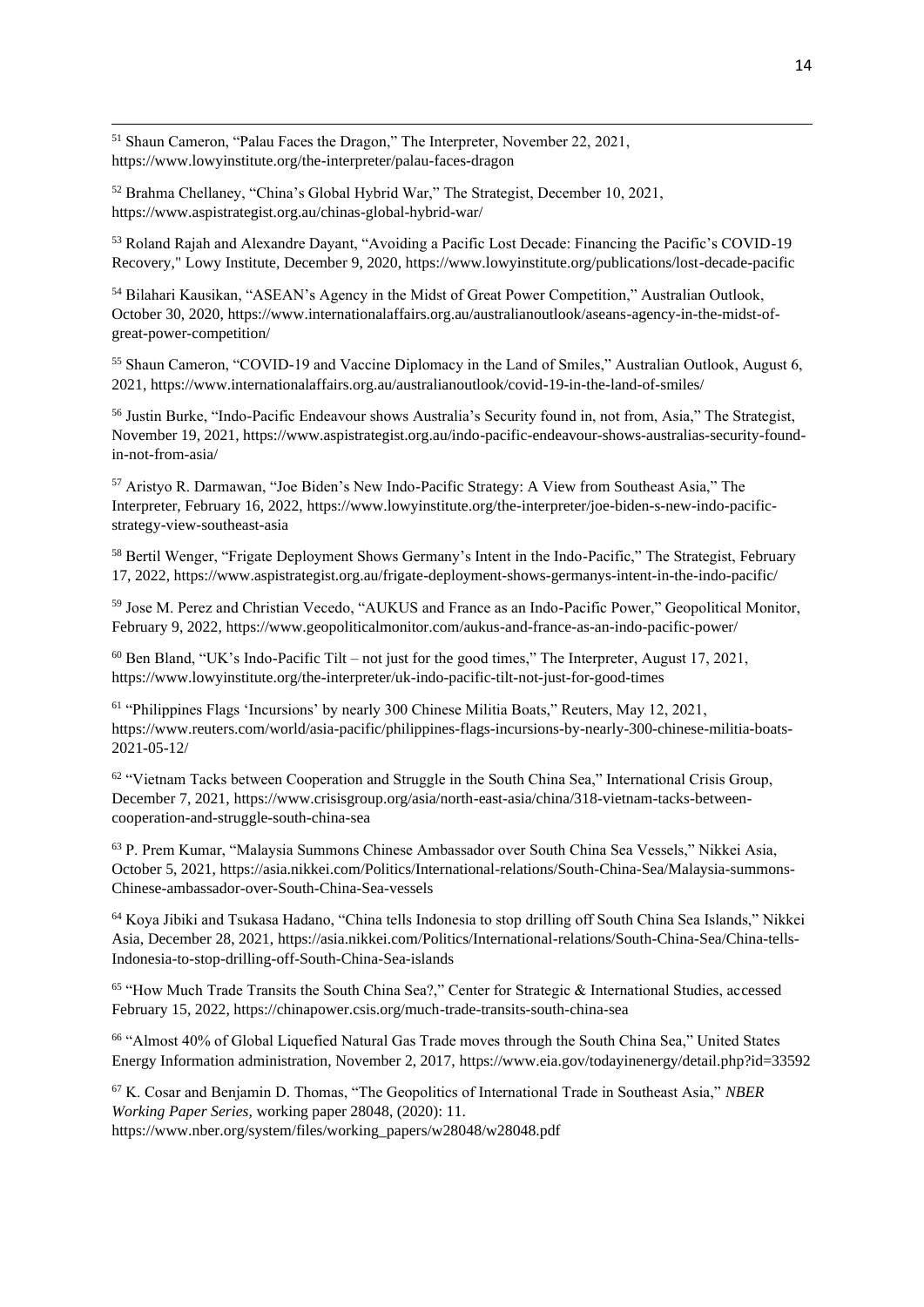<sup>68</sup> M. Beard, "Protecting Australia's Maritime Trade: The Need to Plan now to bring the Future into the Present," *Tac Talks*, no. 1 (2021): 4.

https://www.navy.gov.au/sites/default/files/documents/Tac\_Talks\_Issue%20\_01\_2021.pdf

<sup>69</sup> Thomas Shugart, "Australia and the Growing Reach of China's Military," Lowy Institute, August 9, 2021, https://www.lowyinstitute.org/publications/australia-and-growing-reach-china-s-military

<sup>70</sup> C. L. Glaser, "The Security Dilemma Revisited," *World Politics* 50, no. 1 (1997): 174. https://doi.org/10.1017/S0043887100014763

<sup>71</sup> "Pacific Maritime Security Program," Australian Department of Defence, n.d., accessed February 17, 2022, https://www.defence.gov.au/programs-initiatives/pacific-engagement/maritime-capability

<sup>72</sup> "Defence Co-Operation: Timor-Leste," Australian Embassy Timor-Leste, n.d., accessed February 17, 2022, https://timorleste.embassy.gov.au/dili/Defence.html

<sup>73</sup> "ADF wraps up Exercise Hari'i Hamutuk in Timor-Leste," Asia-Pacific Defence Reporter, September 30, 2021, https://asiapacificdefencereporter.com/adf-wraps-up-exercise-harii-hamutuk-in-timor-leste/

<sup>74</sup> Brendan Nicolson, "US Army Pacific Commander: Next War will be Violent, Very Human, Unpredictable and Long," The Strategist, February 18, 2022, https://www.aspistrategist.org.au/us-army-pacific-commandernext-war-will-be-violent-very-human-unpredictable-and-long/

<sup>75</sup> "Barriers and Impediments to Trade and Investment between Australia and the Pacific," Joint Standing Committee on Foreign Affairs and Trade, November 12, 2020, https://www.aph.gov.au/Parliamentary\_Business/Committees/Joint/Foreign\_Affairs\_Defence\_and\_Trade/Trade withPacific/Report/section?id=committees%2Freportjnt%2F024515%2F73471

<sup>76</sup> Marcus Hellyer, "The Cost of Defence Public Database," Australian Strategic Policy Institute, December 22, 2021, https://www.aspi.org.au/cost-of-defence-database

<sup>77</sup> Australian National Audit Office, *Defence Cooperation Program* (Canberra: Commonwealth of Australia, 2001), 9. https://www.anao.gov.au/sites/default/files/anao\_report\_2000-2001\_32.pdf

<sup>78</sup> Australian Department of Defence, *2016 Defence White Paper* (Canberra: Commonwealth of Australia, 2016), 118. https://www.defence.gov.au/sites/default/files/2021-08/2016-Defence-White-Paper.pdf

<sup>79</sup> Australian Strategic Policy Institute, *Defence Cooperation Program* (Canberra: Australian Strategic Policy Institute, 2021). https://################/file/d/1I9gL\_dYmvcKVQj8Z7Yrros457aNSiVXf/view

<sup>80</sup> "Maritime Security," Australian Embassy Cambodia, n.d., accessed February 15, 2022, https://cambodia.embassy.gov.au/penh/MaritimeSecurity.html

<sup>81</sup> Defence Section: Australian High Commission, "Defence," Australian High Commission, n.d., accessed February 15, 2022, https://malaysia.highcommission.gov.au/klpr/Defence.html

<sup>82</sup> "Defence Cooperation Program," Australian Embassy Vietnam, n.d., accessed February 15, 2022, https://malaysia.highcommission.gov.au/klpr/Defence.html

<sup>83</sup> "Defence Cooperation Program," Australian Embassy Thailand, n.d., accessed February 15, 2022, https://thailand.embassy.gov.au/bkok/Connecting\_with\_Australia\_Defence.html

<sup>84</sup> Mazoe Ford, "The Australian Government made a Documentary about Thailand's King. But the Timing has Raised Eyebrows," ABC News, February 21, 2021, https://www.abc.net.au/news/2021-02-21/austrailangovernment-makes-a-documentary-for-thailands-king/13171976

<sup>85</sup> Australian Strategic Policy Institute, *Defence Cooperation Program* (Canberra: Australian Strategic Policy Institute, 2021). https://################/file/d/1I9gL\_dYmvcKVQj8Z7Yrros457aNSiVXf/view

<sup>86</sup> "PNG-Australia Defence Cooperation Program," Australian High Commission Papua New Guinea, n.d., accessed February 15, 2022, https://png.embassy.gov.au/pmsb/defence.html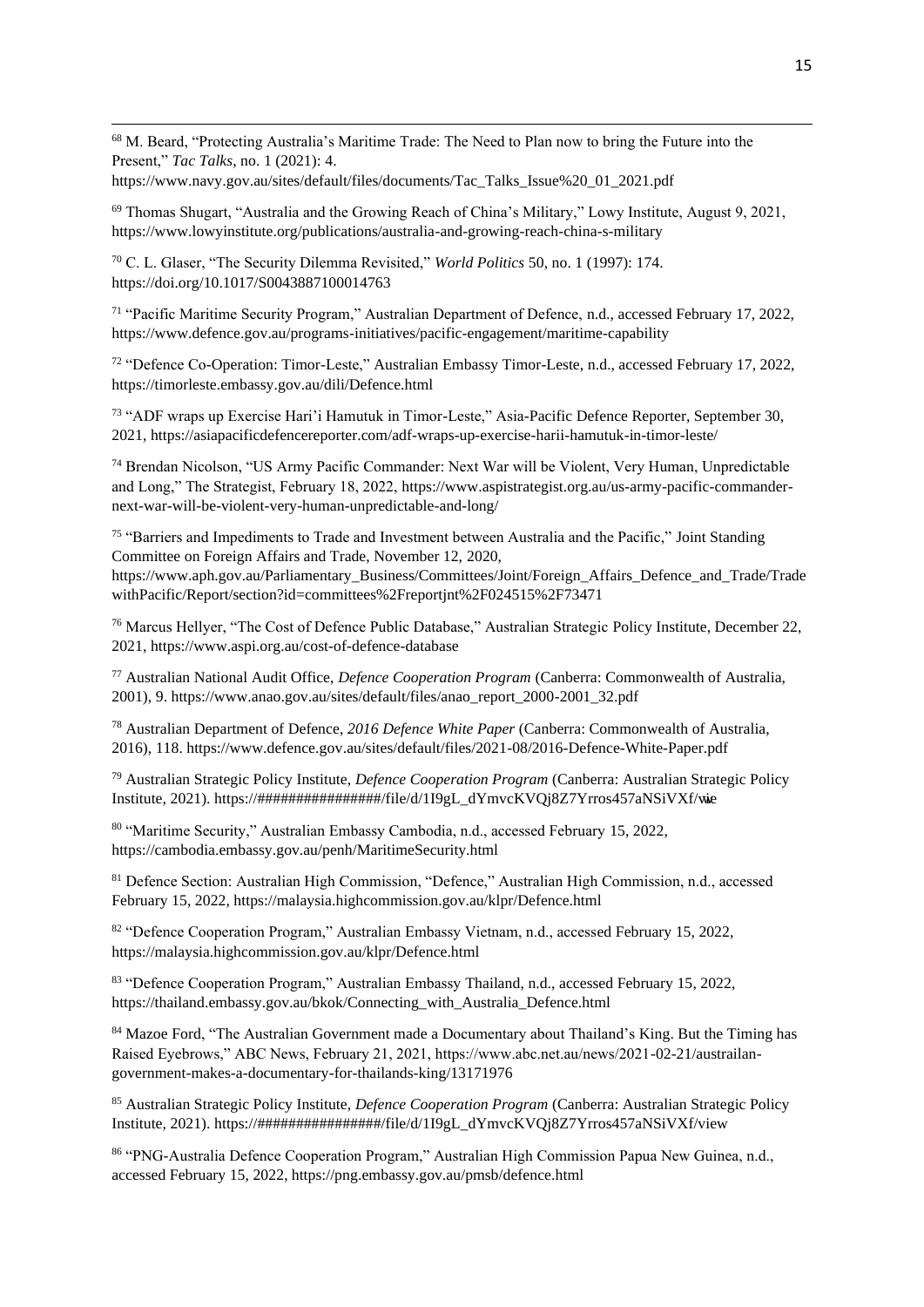<sup>87</sup> "Defence Pacific Engagement," Australian Department of Defence, n.d., accessed February 15, 2022, www.defence.gov.au/programs-initiatives/pacific-engagement

<sup>88</sup> Australian Strategic Policy Institute, *Defence Cooperation Program* (Canberra: Australian Strategic Policy Institute, 2021). https://################/file/d/1I9gL\_dYmvcKVQj8Z7Yrros457aNSiVXf/view

<sup>89</sup> "Fiji-Australia Defence Cooperation Talks," Australian High Commission Fiji, June 20, 2003, https://fiji.highcommission.gov.au/suva/MR203defence.html

90 "Stepping-Up in Samoa," Australian Department of Foreign Affairs and Trade, n.d., accessed February 15, 2022, https://www.dfat.gov.au/geo/samoa/stepping-up-in-samoa

<sup>91</sup> "Defence Support to Solomon Islands," Australian High Commission Honiara, January 26, 2012, https://solomonislands.embassy.gov.au/honi/120509120509.html

<sup>92</sup> Joint Standing Committee on Foreign Affairs, Defence and Trade, *Inquiry into Australia's Defence Relationships with Pacific Islands Nations* (Canberra: Commonwealth of Australia, 2021), 9. https://apo.org.au/sites/default/files/resource-files/2021-04/apo-nid312222.pdf

<sup>93</sup> The Australian Auditor-General, *Defence Cooperation Program* (Canberra: Commonwealth of Australia, 2011), 42. https://www.anao.gov.au/sites/default/files/anao\_report\_2000-2001\_32.pdf

<sup>94</sup> J. B. Hattendorf, "What is a Maritime Strategy?," in *A Maritime School of Strategic Thought for Australia: Perspectives,* ed. J. Jones (Sea Power Centre: Canberra, 2013), 23. https://www.navy.gov.au/sites/default/files/documents/Combined%20%28web%29\_0.pdf

<sup>95</sup> A. D. Muraviev, "Maritimisation of Maritime Australia," in *A Maritime School of Strategic Thought for Australia: Perspectives,* ed. J. Jones (Sea Power Centre: Canberra, 2013), 83. https://www.navy.gov.au/sites/default/files/documents/Combined%20%28web%29\_0.pdf

<sup>96</sup> Rudyard Kipling, "The Law of the Jungle," The Kipling Society, https://www.kiplingsociety.co.uk/poem/poems\_lawofjungle.htm

<sup>97</sup> Adam McCauley, "The Most Dangerous Waters in the World," Time, September 9, 2014, https://time.com/piracy-southeast-asia-malacca-strait/

<sup>98</sup> P. Chalk, *The Maritime Dimension of International Security: Terrorism, Piracy, and Challenges for the United States* (California: RAND, 2008), 16. https://www.rand.org/content/dam/rand/pubs/monographs/2008/RAND\_MG697.pdf

<sup>99</sup> S. Bensassi and I. Martinez-Zarzoso, "How Costly is Modern Maritime Piracy to the International Community?," 20, no. 5 (2012): 870. https://doi.org/10.1111/roie.12000

<sup>100</sup> "Evolution of Piracy at Sea: Pirates in Maritime 2020," Marine Digital, November 20, 2020, https://marinedigital.com/article\_pirates

<sup>101</sup> Andy Greenberg, "The Untold Story of NotPetya, the Most Devastating Cyberattack in History," Wired, August 22, 2018, https://www.wired.com/story/notpetya-cyberattack-ukraine-russia-code-crashed-the-world/

<sup>102</sup> "The Cyber Threat to Japan and the 2020 Olympic Games in Tokyo," MER Group, n.d., accessed February 17, 2022, https://mer-group.com/the-cyber-threat-to-japan-and-the-2020-olympic-games-in-tokyo/

<sup>103</sup> "PNG Government System hit by Ransomware Attack," RNZ, October 29, 2021, https://www.rnz.co.nz/international/pacific-news/454467/png-government-system-hit-by-ransomware-attack

<sup>104</sup> J. L. Lewis, *Hidden Arena: Cyber Competition and Conflict in Indo-Pacific Asia* (Washington: Center for Strategic & International Studies, 2013), 12. https://www.csis.org/analysis/hidden-arena-cyber-competition-andconflict-indo-pacific-asia

<sup>105</sup> JJ Rose, "Caught in the Net: Slavery on Southeast Asian Seas," The Interpreter, October 31, 2018, https://www.lowyinstitute.org/the-interpreter/caught-net-slavery-southeast-asian-seas